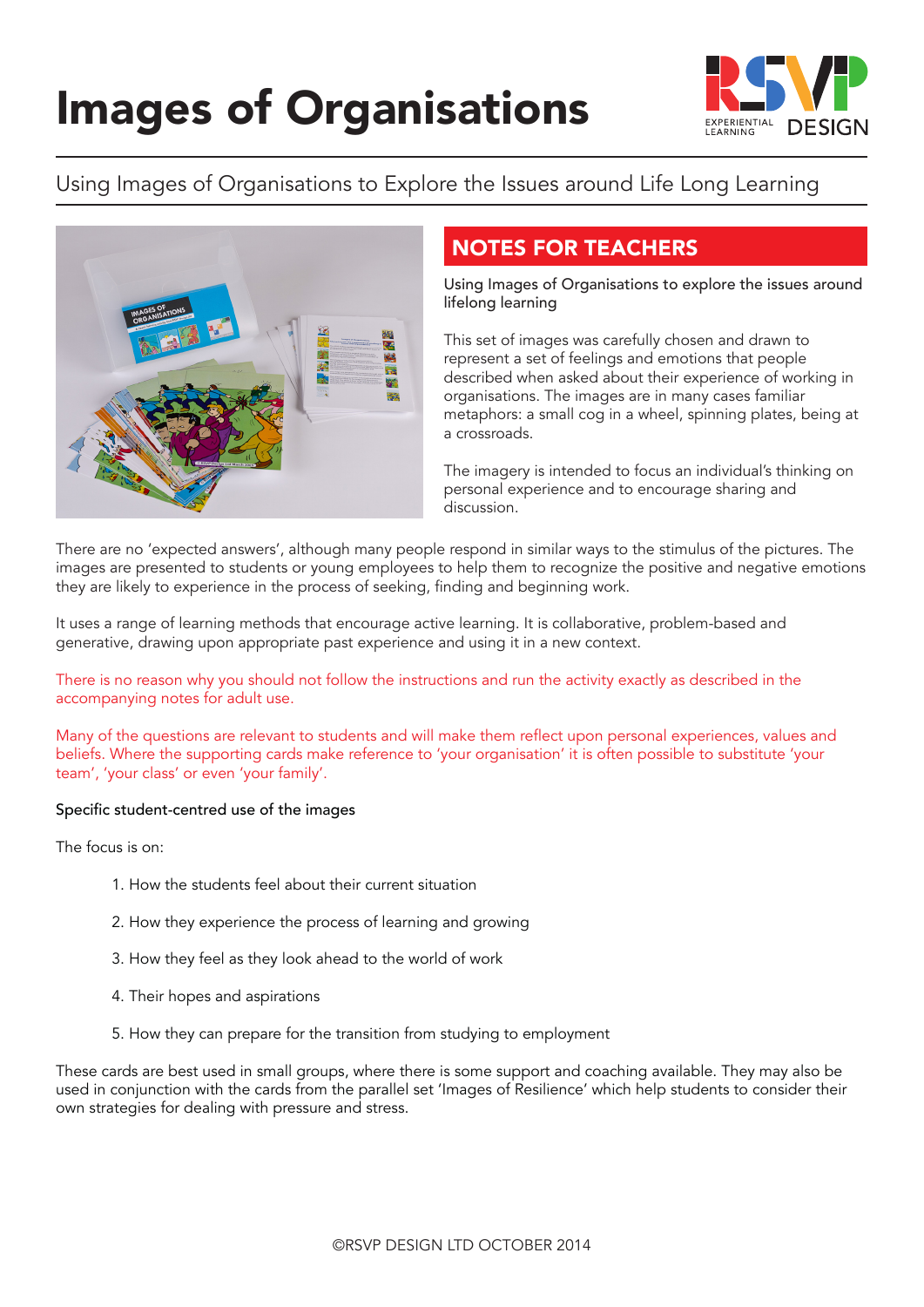

## Using Images of Organisations to Explore the Issues around Life Long Learning



A focus on performing skills to a high level

What are you good at? What are the skills you believe you have that other people value?

How did you learn those skills? Can you use those learning strategies to learn other things that you find difficult?

What would you like to be able to do, that you currently can't do? How might you learn?



A focus on goals and aspirations

What would you really like to achieve? What is important to you about this ambition?

What ideas do you have about how to achieve your goals?

If your aspirations prove to be just out of reach, what alternatives do you have? What else could you do that would give you the same sense of satisfaction?



A focus on personal growth and development

What do you need in order to help you to grow and develop?

What personal attitudes and beliefs will help you?

What type of environment do you flourish in? What type of help and support do you enjoy?



A focus on support

How important are other people to you, in helping you to "climb your mountains"?

Who are the best people to encourage and support you? How can you improve your relationships with them?

What support can you offer to others? How do you feel you contribute best to team efforts?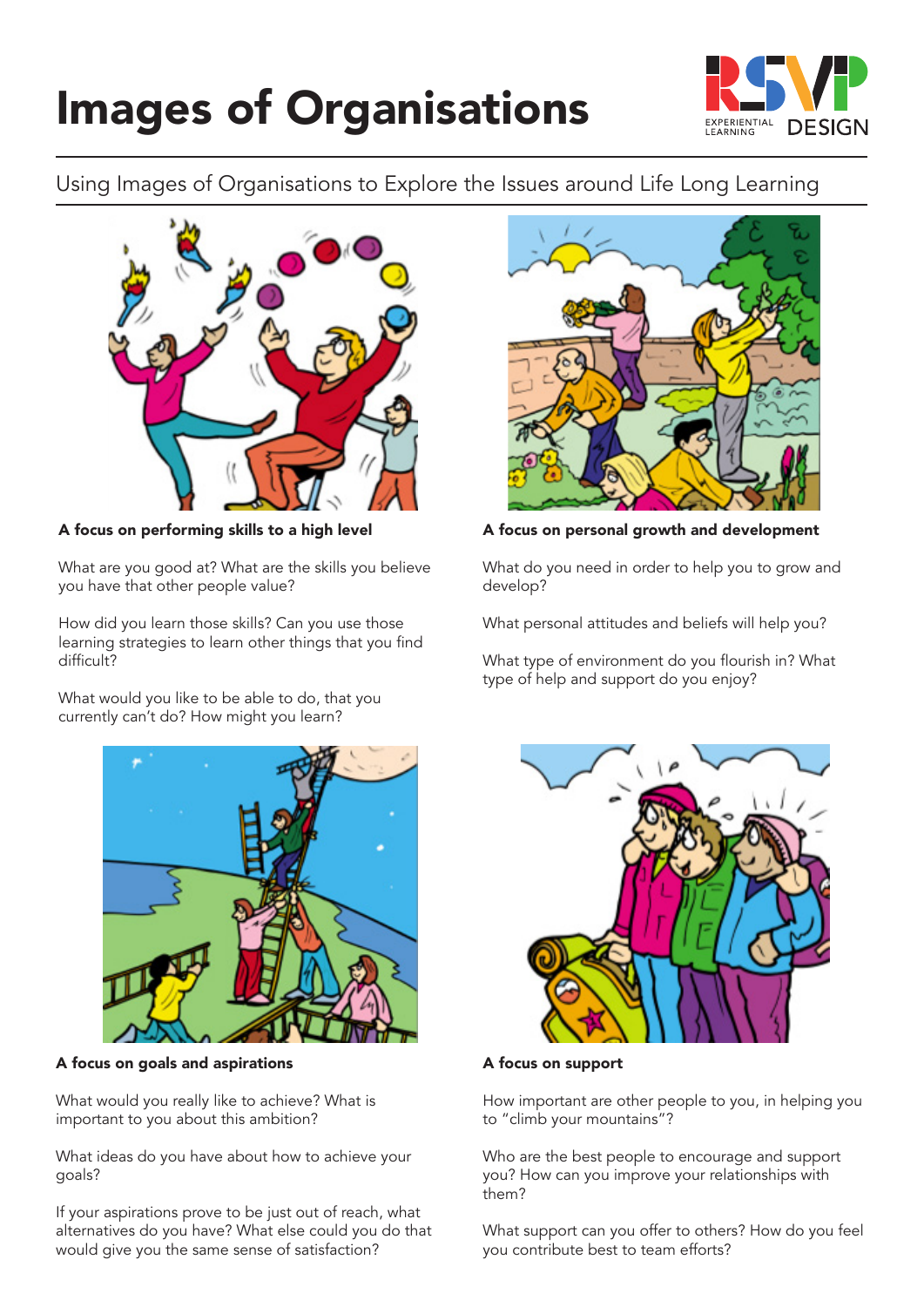

## Using Images of Organisations to Explore the Issues around Life Long Learning



### A focus on change

When things are moving fast and changing, how do you feel?

Do you find uncertainty exciting or stressful?

What helps you to cope when things seem to be getting out of control?

How do you decide what level of risk to take?



A focus on cooperation

Do you enjoy working in collaboration with others or do you prefer to work alone?

What are the things that frustrate you about working with other people and what helps you to overcome these frustrations?

Do you enjoy 'performing' or would you rather be working in the background, supporting others?



#### A focus on direction and leadership

When decisions need to be made, how do you feel about taking the lead?

Are you able to give direction to others? Are you equally able to take directions?

If you are faced with a difficult decision how do you go about making your choice?



A focus on prioritisation

When you are studying or working, do you find that you can prioritise tasks? How could you improve your personal time management?

How do you stay calm when there is too much to do?

If you didn't have enough time to do all the things you enjoy, which interests and hobbies would you prioritise?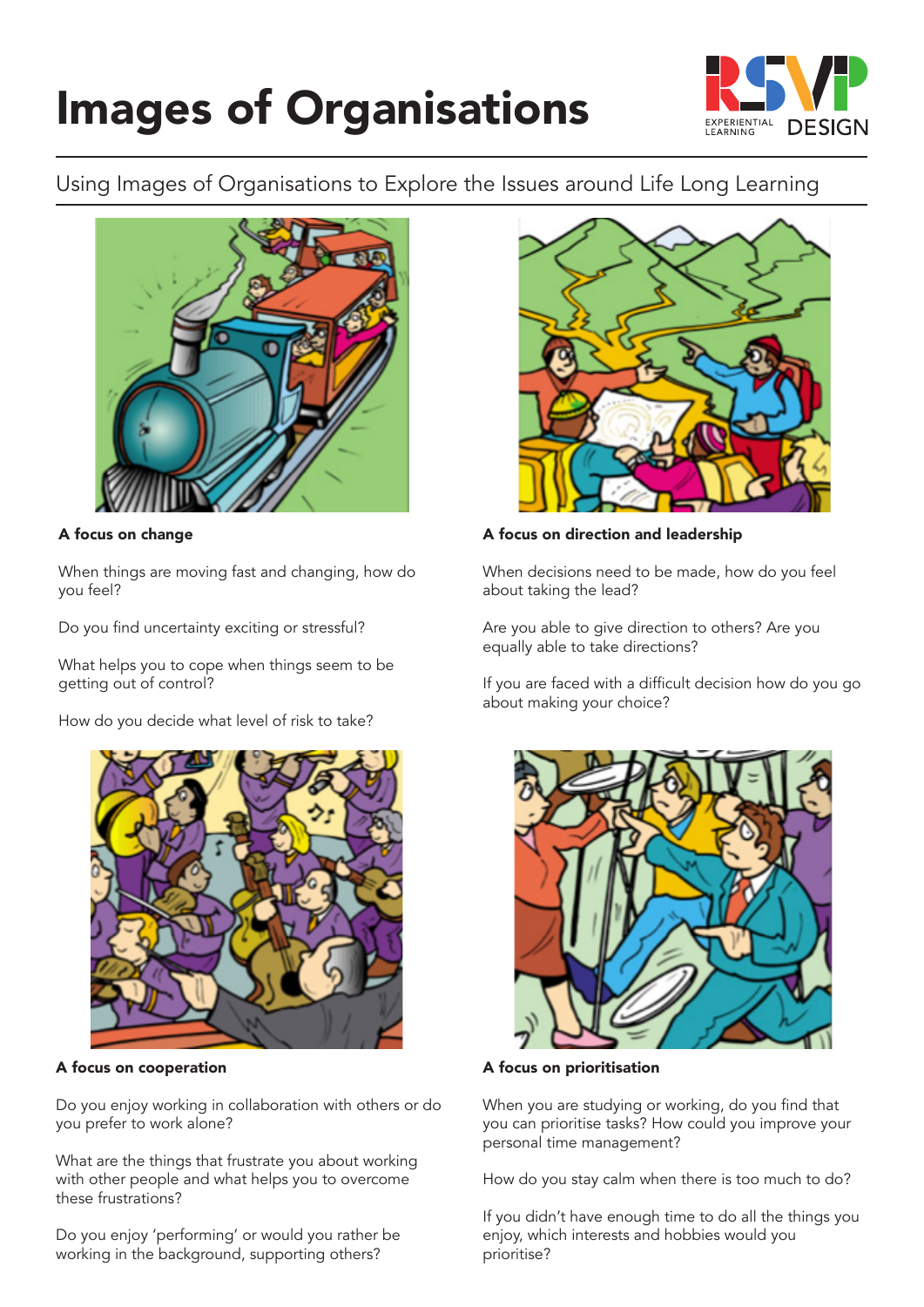

### Using Images of Organisations to Explore the Issues around Life Long Learning



### A focus on confidence

When you begin further study or work, you may feel like a very small part of a big machine. What things will help you to look after yourself and find your place?

How can you make sure that other people do not take advantage of you?

How can you build your personal confidence?



#### A focus on working under pressure

How well do you work under pressure?

Do you seek out pressure or try to avoid it?

If you start to feel stressed, do you have ways of coping with stress? Could you improve these?

What things do you do that help you to relax?



#### A focus on trust

How easy do you find it to trust other people? Do you worry about trusting people too much?

What things help you to trust other people? What can you do to show other people they can trust you?

How important is it to you to be honest and open? Is it possible to be 'too honest'?



A focus on working alone

Sometimes academic or working life requires you to work alone. Do you enjoy independent work?

Do you need time to spend alone and 'recharge your batteries'? How and where do you find this personal time and space?

How can you learn to enjoy your own company and trust your own judgement?